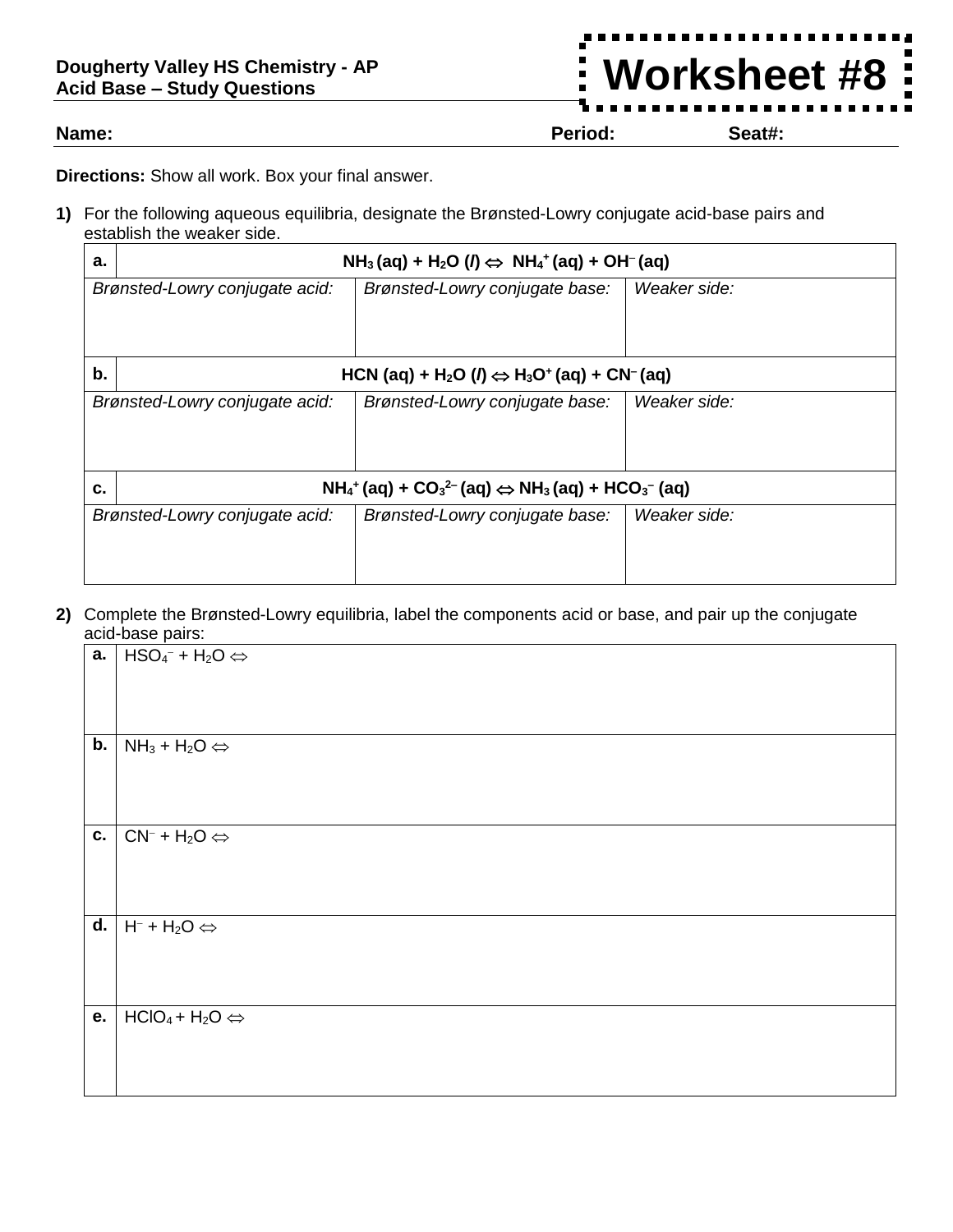## **Dougherty Valley HS Chemistry - AP Acid Base – Study Questions**

- **3)** Of the following acids, determine the items listed below
	- [i]  $HNO<sub>3</sub>$  (aq) + H<sub>2</sub>O( $\theta \Leftrightarrow H_3O^+$  (aq) + NO<sub>3</sub><sup>-</sup>  $K_a$  = very large
	- [ii]  $HSO_4^-$  (aq) +  $H_2O(\theta) \Leftrightarrow H_3O^+$  (aq) +  $SO_4^{2-}$  $K_a = 1.2 \times 10^{-2}$
	- $\text{(iii)}$  HCN (aq) + H<sub>2</sub>O( $\text{/} \Rightarrow$  H<sub>3</sub>O<sup>+</sup> (aq) + CN– (aq) **K**<sub>a</sub> = 4.0 x 10<sup>-10</sup>
	- [iv]  $H_2CO_3$  (aq) +  $H_2O(J) \Leftrightarrow H_3O^+$  (aq) +  $HCO_3^ K_a = 4.2 \times 10^{-7}$
	- $[V]$   $NH_4^+$  (aq) +  $H_2O(\ell) \iff H_3O^+$  (aq) +  $NH_3$  (aq) **K<sub>a</sub> = 5.6 x 10<sup>-10</sup>**
	- [vi] HF (aq) +  $H_2O(J) \Leftrightarrow H_3O^+$  (aq) + F<sup>-</sup>

| a. The strongest acid       | <b>b.</b> The acid that produces the<br>lowest [ ] of hydronium ions<br>per mole of acid | c. The acid with the strongest<br>conjugate base |
|-----------------------------|------------------------------------------------------------------------------------------|--------------------------------------------------|
| <b>d.</b> The diprotic acid | e. The "strong" acid                                                                     | f. The acid with the weakest<br>conjugate base.  |

 $K_a = 7.2 \times 10^{-4}$ 

## **4)** What is the pH of the following?

| <b>a.</b> 0.0010 M HCI solution? 3.0                                                                                                                                                                                                                                                                            |
|-----------------------------------------------------------------------------------------------------------------------------------------------------------------------------------------------------------------------------------------------------------------------------------------------------------------|
|                                                                                                                                                                                                                                                                                                                 |
|                                                                                                                                                                                                                                                                                                                 |
|                                                                                                                                                                                                                                                                                                                 |
| <b>b.</b> 0.15 M KOH solution? $13.2$                                                                                                                                                                                                                                                                           |
|                                                                                                                                                                                                                                                                                                                 |
|                                                                                                                                                                                                                                                                                                                 |
|                                                                                                                                                                                                                                                                                                                 |
| c. $10^{-8}$ M HNO <sub>3</sub> solution? 6.96<br>*Hint – this is SUPER trickywhen very low [H+] you can't ignore the [H+] coming from the auto<br>ionization of water! Remember H <sub>2</sub> O $\leftrightarrow$ H+ + OH-, you should remember the [ ]'s of each substance from the auto ionization of water |
|                                                                                                                                                                                                                                                                                                                 |
|                                                                                                                                                                                                                                                                                                                 |
|                                                                                                                                                                                                                                                                                                                 |

**5)** Complete the table for each aqueous solution at 25°C. State whether the solutions are acidic or basic. You do not need to show your work for all of these, but you can always use binder paper if needed!

| $[H_3O^+]$            | $[OH^-]$             | pH   | pOH  | <b>Acidic or Basic</b> |
|-----------------------|----------------------|------|------|------------------------|
| $2.0 \times 10^{-5}$  |                      |      |      |                        |
|                       |                      | 6.25 |      |                        |
|                       | $5.6 \times 10^{-2}$ |      |      |                        |
|                       |                      |      | 9.20 |                        |
| $8.7 \times 10^{-10}$ |                      |      |      |                        |